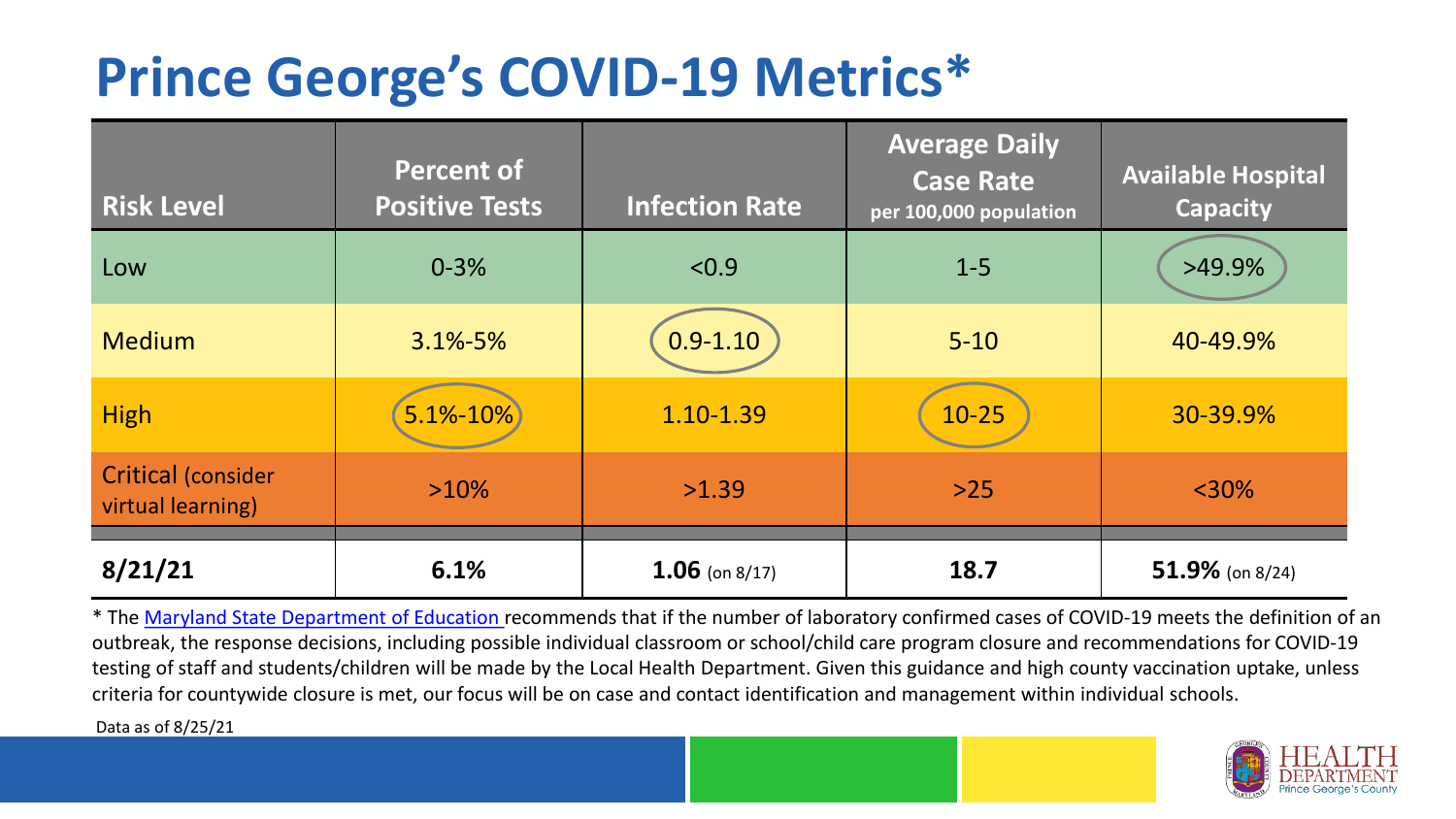# **COVID-19 Community Transmission and Vaccination**

Per the [CDC updated guidance for COVID-19 Prevention in K-12 Schools,](https://www.cdc.gov/coronavirus/2019-ncov/community/schools-childcare/k-12-guidance.html) vaccination is considered the leading prevention strategy for those who are eligible, and **Prince George's County exceeds the percentage of U.S. vaccinations for ages 12 and above**. The CDC also emphasizes using multiple prevention strategies together consistently, included universal indoor masking, as needed based on the level of community transmission and vaccine coverage.



\*County-specific data as of 8/25/21; all other data accessed on 8/25/21 at :<https://covid.cdc.gov/covid-data-tracker>

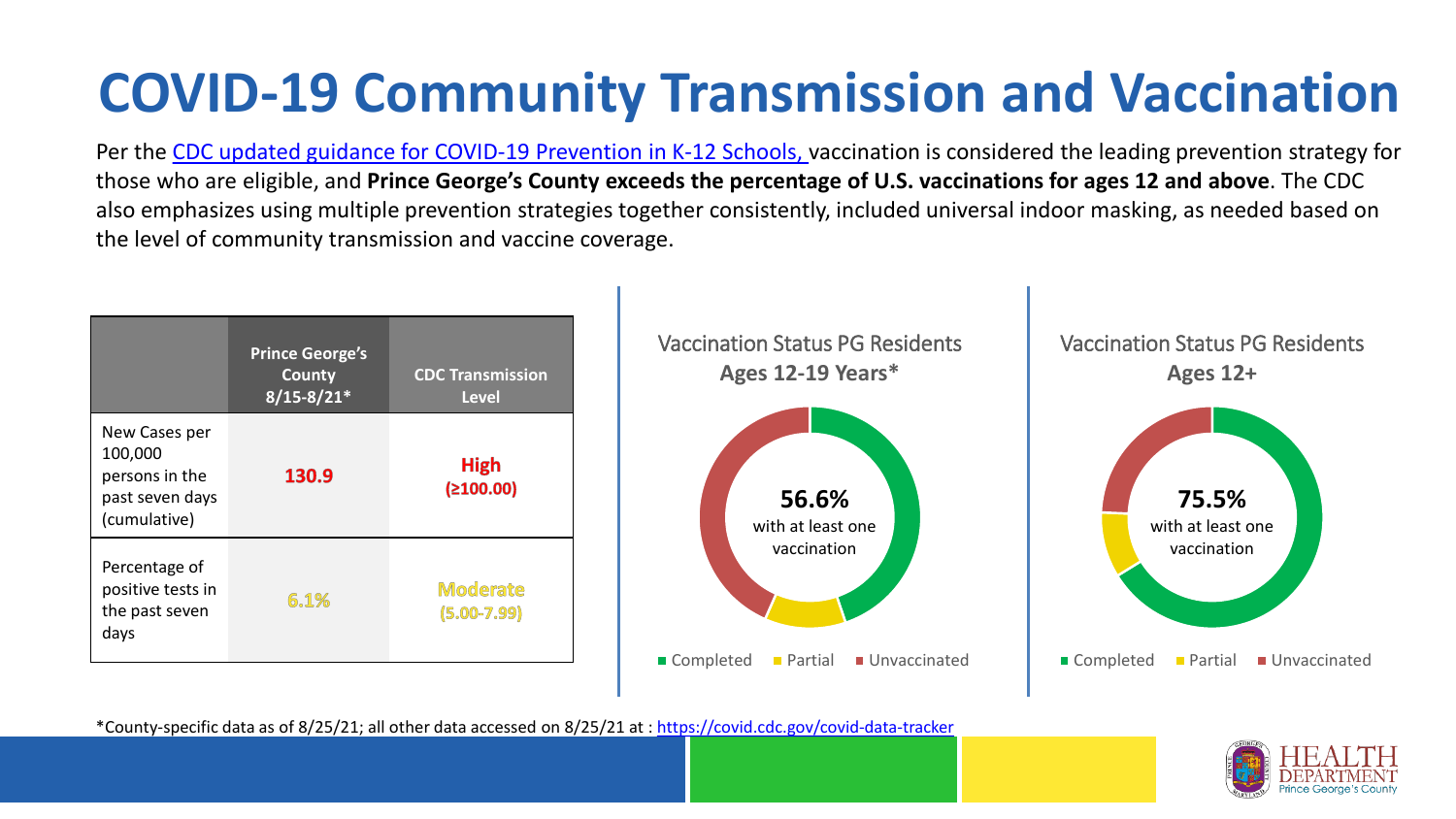### **Testing: Percent Positive** (past 7 days by test date)

The percent of tests returning as positive for county residents **remained at 6.1% at the end of last week**. While we have remained above 6.0% for nearly two weeks, we are no longer seeing a rapid increase.

3.1% 3.2% 3.4% 3.5% 3.8% 4.2% 4.5% 4.6% 4.7% 5.0% 5.2%  $\frac{5.7\%}{5.5\%}$  5.7% 5.7% 6.9% 6.0% 6.2% 6.3% 6.2% 6.2% 6.3% 6.4% 6.4% 6.2% 6.1% 6.1% 6.1% 6.1% 0.0% 1.0% 2.0% 3.0% 4.0% 5.0% 6.0% 7.0% 25-Jul 26-Jul 27-Jul 28-Jul 29-Jul 30-Jul 31-Jul 1-Aug 2-Aug 3-Aug 4-Aug 5-Aug 6-Aug 7-Aug 8-Aug 9-Aug 10-Aug 1-Aug 12-Aug 13-Aug 14-Aug 15-Aug 16-Aug 17-Aug 18-Aug 19-Aug 20-Aug 21-Aug

**Percent of Positive COVID-19 Tests by Date Collected** (as of 8/25/21)

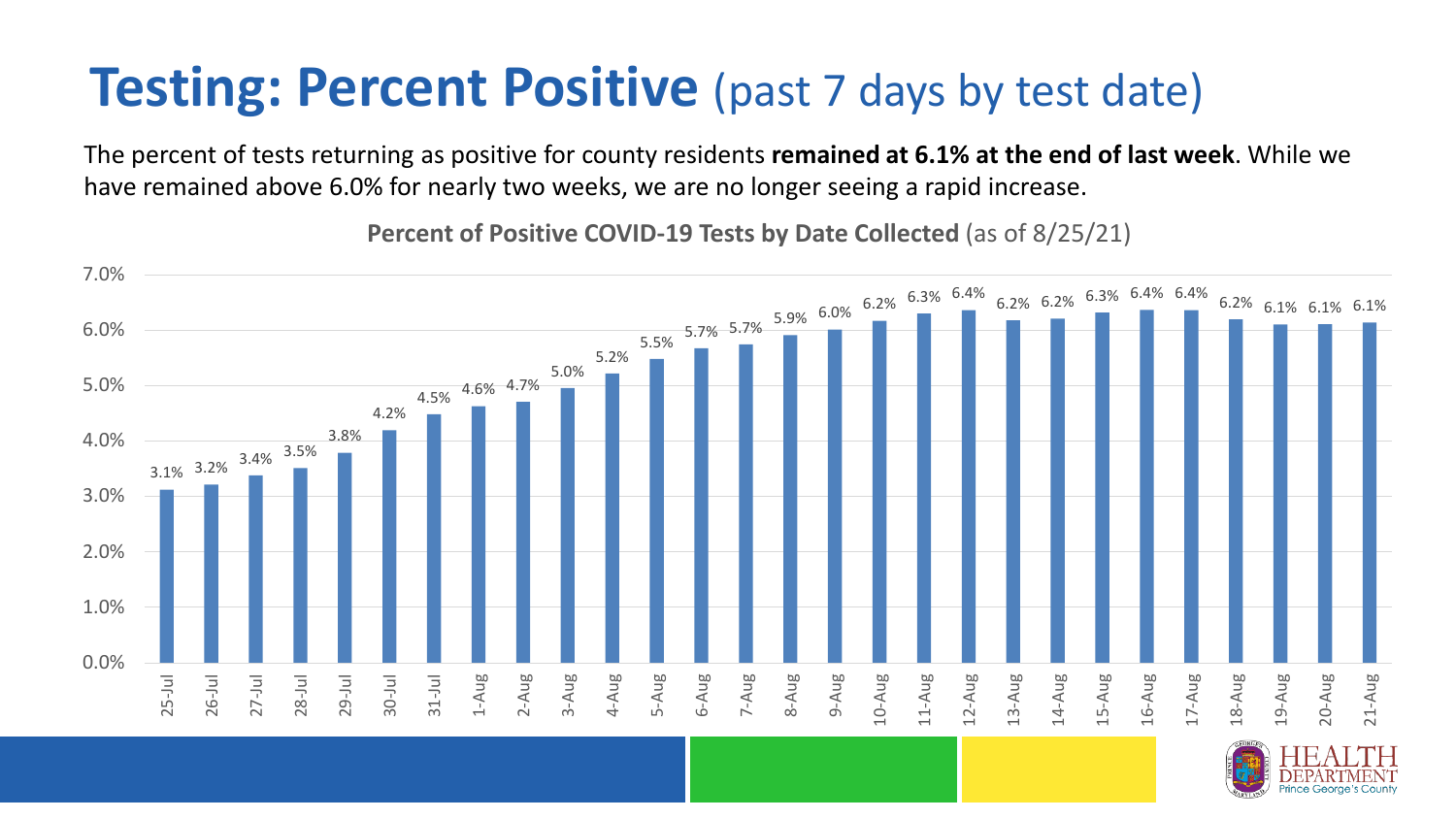## **Infection Rate for Prince George's County**



#### **Estimated by CovidActNow.org**

Last updated 8/25/2021. Each data point is a 14-day weighted average. Presented as the most recent seven days of data as a dashed line, as data is often revised by states several days after reporting.

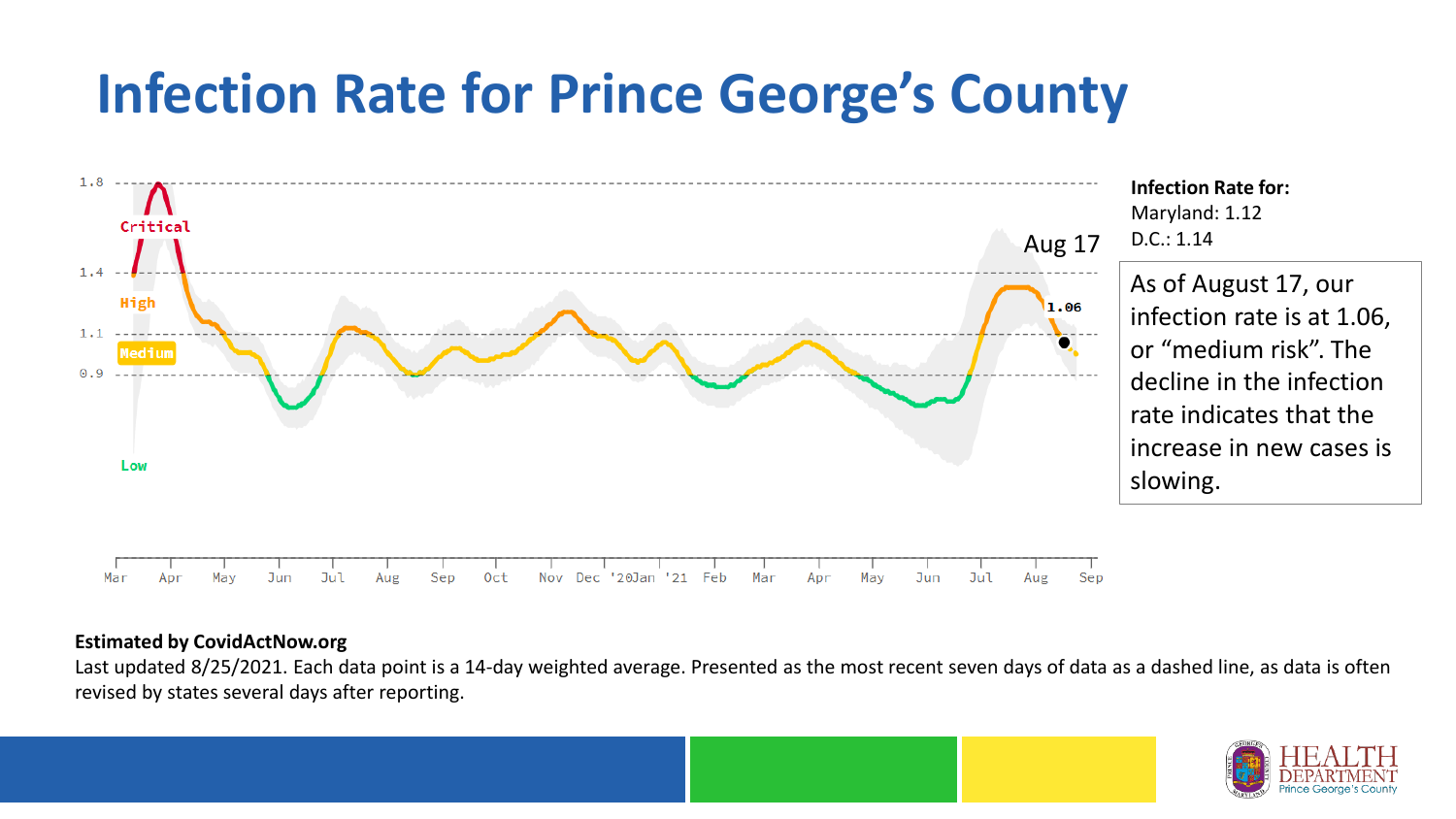### **Average Daily Case Rate** (7-day Average by test date)

**Our daily case rate at the end of last week was 18.7 new cases per 100,000 residents.** The current case rate is over three times higher compared to one month ago (5.2 per 100,000 residents on 7/21). We have remained "high risk" or above 10.0 for three weeks.



**Average New COVID-19 Cases Per Day Per 100,000 Residents**

Data as of 8/25/21